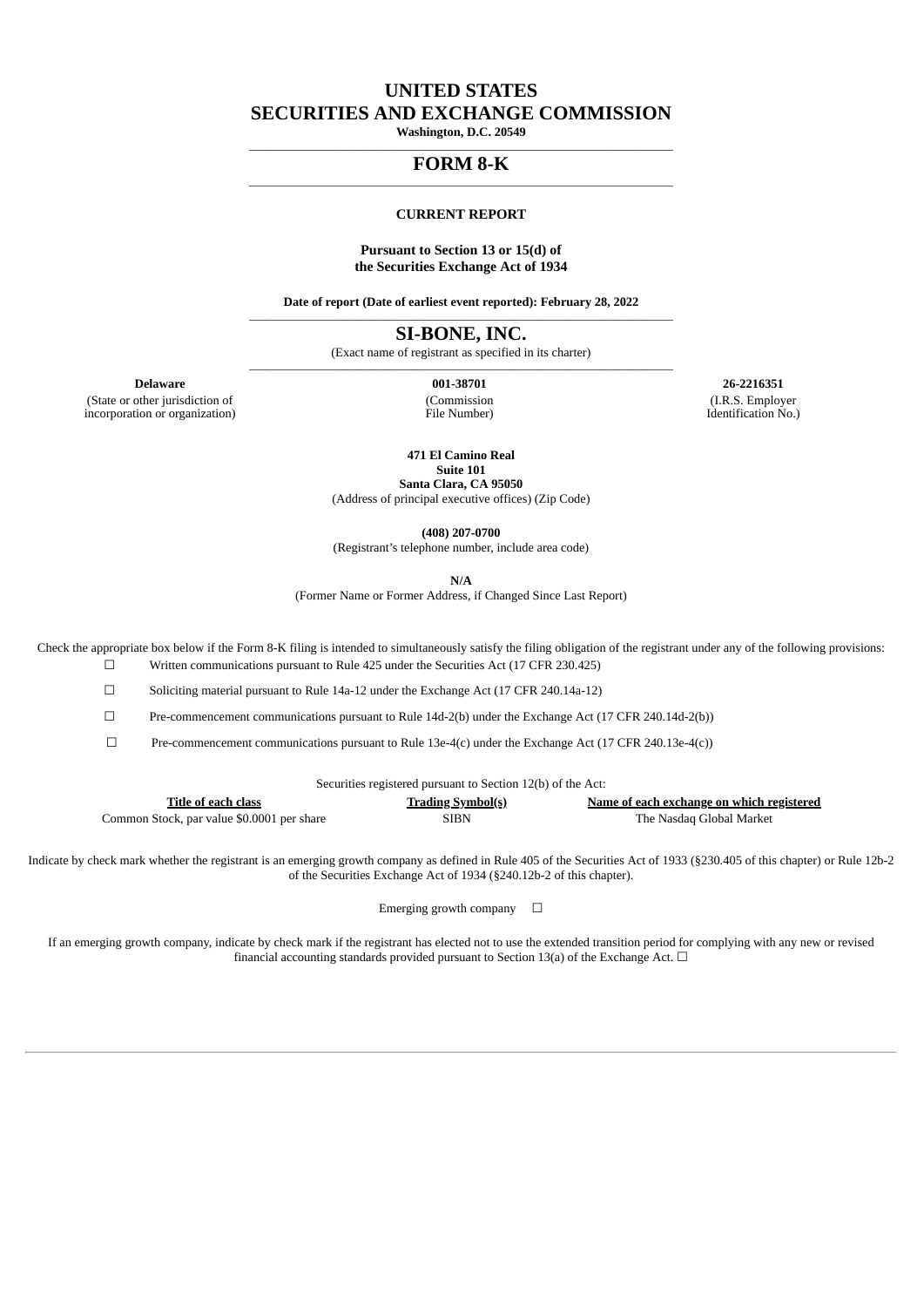#### **Item 2.02 – Results of Operations and Financial Condition.**

On February 28, 2022, SI-BONE, Inc. (the "Company") issued a press release (the "Press Release") announcing results for the quarter and year ended December 31, 2021. A copy of the Press Release is attached as Exhibit 99.1 to this current report on Form 8-K and is incorporated by reference herein.

The information under Item 2.02 in this current report on Form 8-K and the related information in the exhibit attached hereto shall not be deemed "filed" for purposes of Section 18 of the Securities Exchange Act of 1934, as amended (the "Exchange Act") or otherwise subject to the liabilities of that section, nor shall it be deemed incorporated by reference in any filing under the Securities Act of 1933, as amended, or the Exchange Act, regardless of any general incorporation language in such filing.

#### **Item 9.01. Financial Statements and Exhibits.**

(d) Exhibits

| <b>Exhibit No.</b> | <b>Description</b>                                                          |
|--------------------|-----------------------------------------------------------------------------|
| 99.1               | Press release dated February 28, 2022                                       |
| 104                | Cover Page Interactive Date File (embedded within the Inline XBRL document) |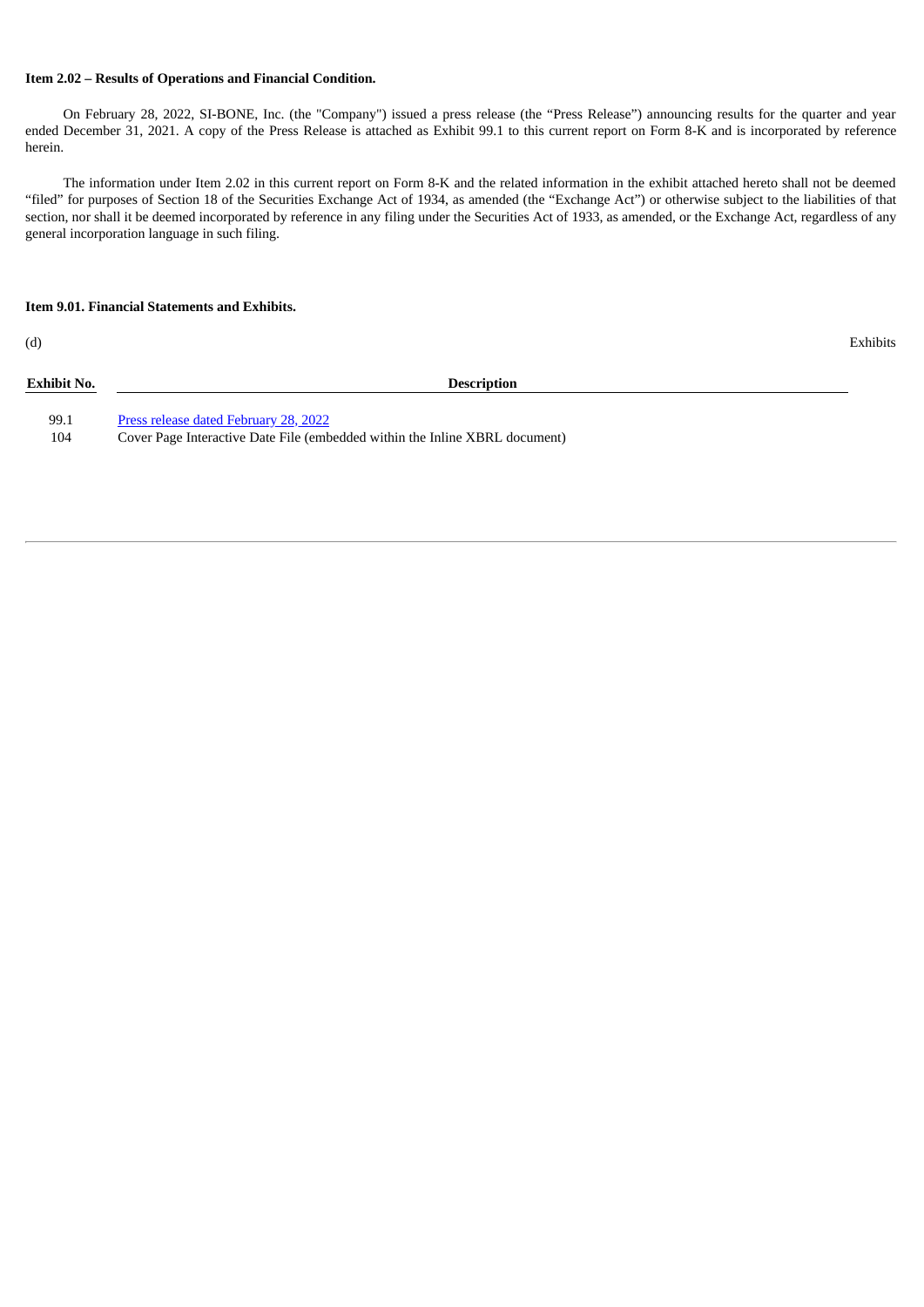### **SIGNATURES**

Pursuant to the requirements of the Securities Exchange Act of 1934, the registrant has duly caused this report to be signed on its behalf by the undersigned hereunto duly authorized.

#### **SI-BONE, INC.**

Date: February 28, 2022 **By:** /s/ Anshul Maheshwari

Anshul Maheshwari Chief Financial Officer

(Principal Financial and Accounting Officer)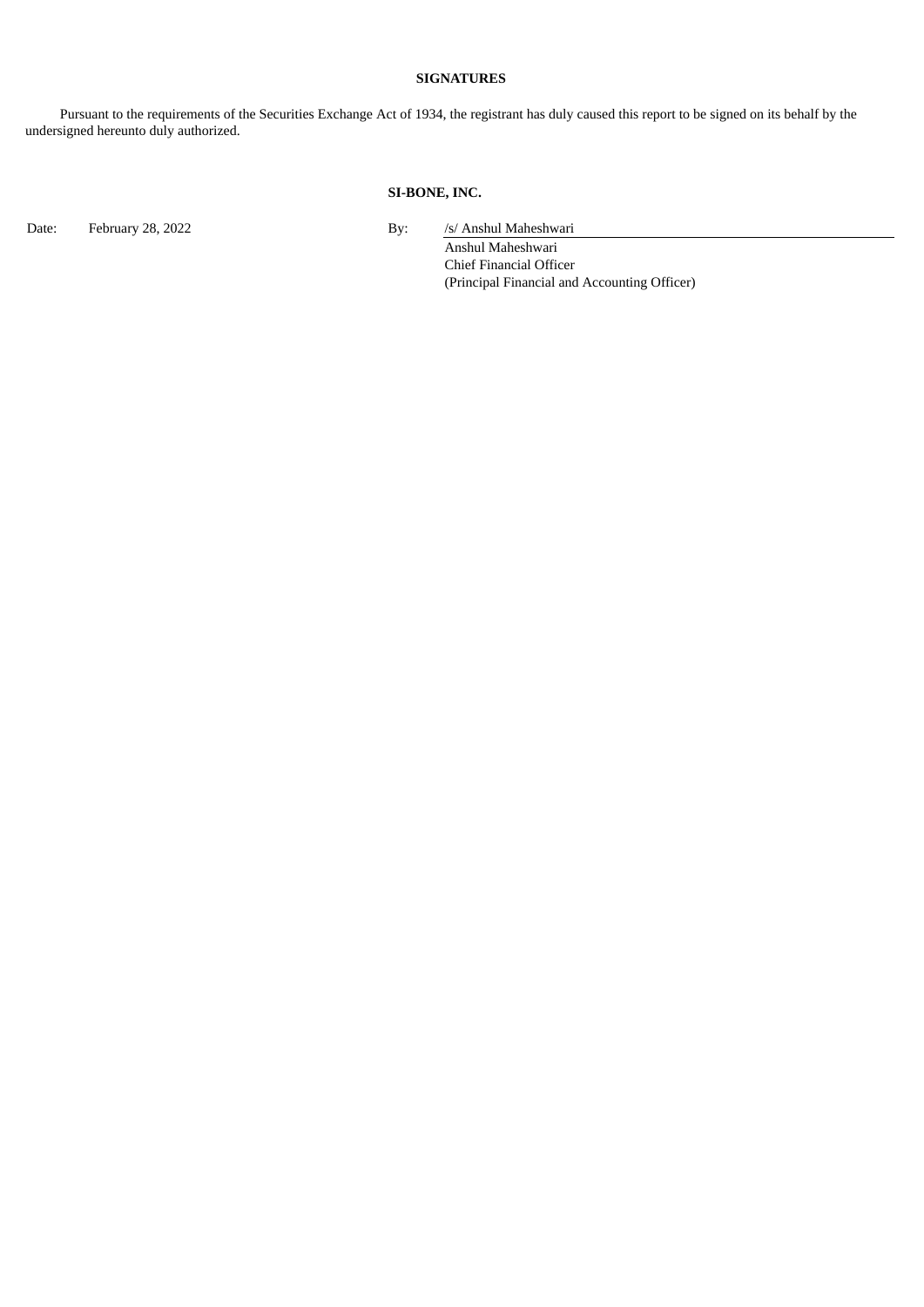

### <span id="page-3-0"></span>**SI-BONE, Inc. Reports Fourth Quarter and Full Year 2021 Financial Results and Issues 2022 Revenue Guidance**

**SANTA CLARA, Calif.** February 28, 2022 - SI-BONE, Inc. (Nasdaq:SIBN), a medical device company dedicated to solving musculoskeletal disorders of the sacropelvic anatomy, today reported financial results for the quarter and full year ended December 31, 2021.

#### **Recent Highlights**

- Worldwide revenue of \$25.2 million for the fourth quarter 2021 and \$90.2 million for the full year 2021, representing an increase of 14% and 23%, respectively, over the corresponding periods in 2020
- U.S. revenue of \$23.3 million for the fourth quarter 2021 and \$82.7 million for the full year 2021, representing an increase of 13% and 21%, respectively, over the corresponding prior periods in 2020
- Gross Margin of 88% for the full year 2021
- Surpassed 65,000 procedures performed by over 2,600 surgeons worldwide, including over 690 U.S. active surgeons in the fourth quarter 2021
- 150 U.S. field sales representatives, including 85 Territory Managers and 65 Clinical Support Specialists at the end of 2021

"I am pleased with the team's execution in 2021, as we extended our market leadership, grew our commercial infrastructure, expanded exclusive payor coverage, and ended the year with a record active surgeon base." said Laura Francis, Chief Executive Officer of SI-BONE. "As we look beyond the near-term impact from the recent resurgence of COVID-19 on elective procedures and hospital infrastructure, we see strong underlying momentum in our business. In 2022 we will continue to leverage our investments to execute on our long-term strategy and expand the market for sacropelvic surgical solutions."

### **Fourth Quarter 2021 Financial Results**

Revenue was \$25.2 million in the fourth quarter 2021, a 14% increase from \$22.1 million in the corresponding period in 2020 . U.S. revenue for the fourth quarter 2021 was \$23.3 million, an increase of 13% from \$20.7 million in the corresponding period in 2020 primarily driven by growth of domestic case volumes. International revenue was \$1.9 million in the fourth quarter 2021 compared to \$1.5 million in the corresponding period in 2020 .

Gross margin was 87% for the fourth quarter 2021, compared to 90% in the corresponding period in 2020. Gross margin in the fourth quarter 2021 was impacted by an increase in cost of operations to support the growth of the business.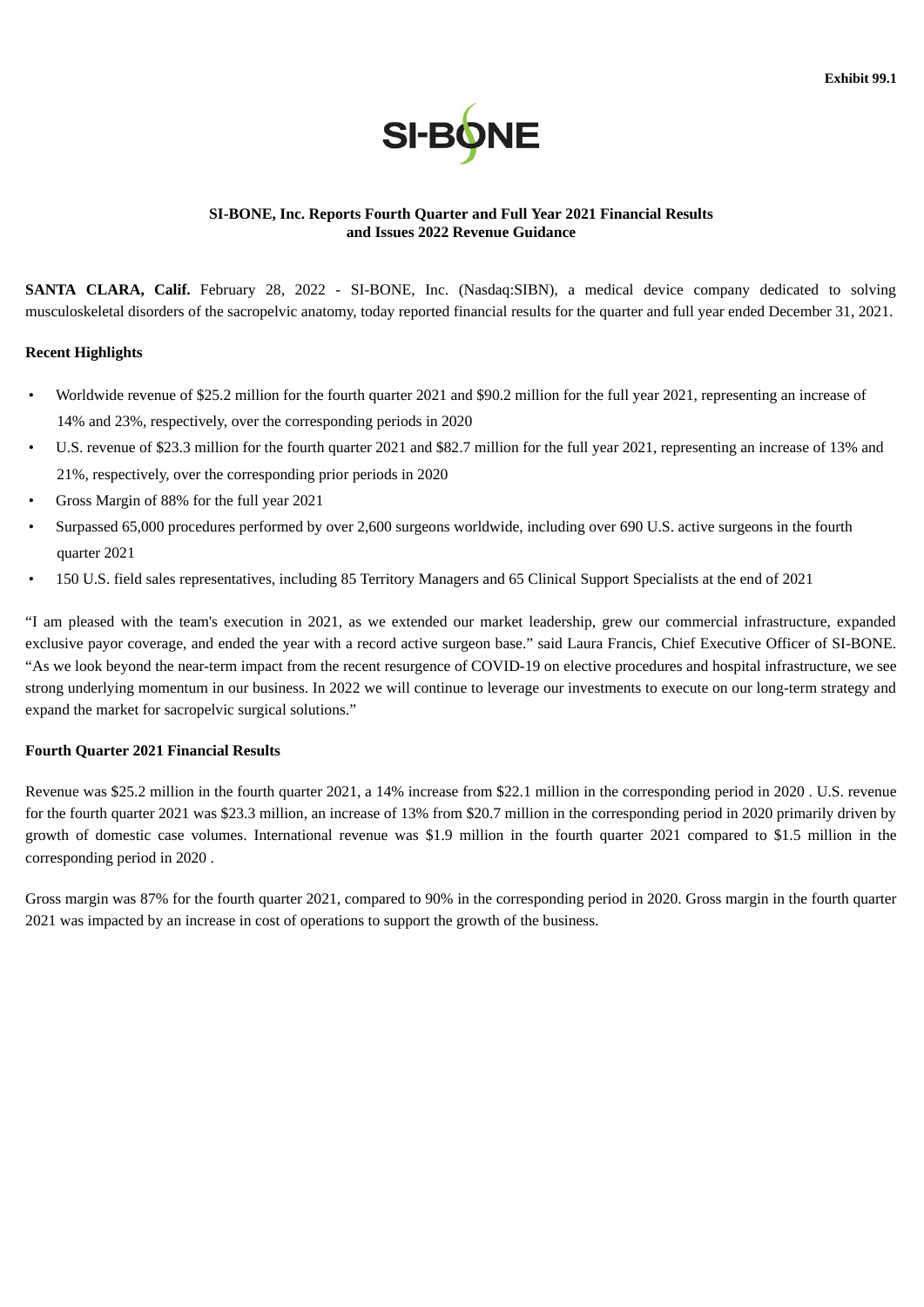Operating expenses increased 29% to \$35.8 million in the fourth quarter 2021 compared to \$27.7 million in the corresponding period in 2020. The increase was driven by higher sales and marketing expenses related to increased sales hiring, higher travel costs, research and development expenses and increased stock-based compensation.

Operating loss was \$13.9 million in the fourth quarter 2021, as compared to \$7.9 million in the corresponding period in 2020.

Net loss was \$14.5 million, or \$0.43 per diluted share for the fourth quarter 2021, as compared to \$9.0 million, or \$0.28 per diluted share in the corresponding period in 2020.

### **2021 Financial Results**

Revenue was \$90.2 million for 2021, a 23% increase from \$73.4 million in 2020. U.S. revenue for 2021 was \$82.7 million, a 21% increase from \$68.1 million in 2020, primarily driven by growth of domestic case volumes. International revenue was \$7.4 million in 2021 compared to \$5.3 million in 2020.

Gross margin was 88% in 2021 and 2020. In 2021, the gross margin was impacted by an increase in cost of operations to support the growth of the business. In 2020, the gross margin was impacted by an increase in write-downs of iFuse related inventory as a result of faster than anticipated adoption of iFuse-3D.

Operating expenses increased 28% to \$131.4 million in 2021 compared to \$103.1 million in 2020. The increase was driven by higher sales and marketing expenses related to increased sales hiring, research and development expenses and increased stock-based compensation expense. Operating expenses in 2020 were lower due to the preemptive steps taken to reduce discretionary spend in response to COVID-19.

Operating loss was \$51.7 million in 2021, as compared to \$38.6 million in 2020.

Net loss was \$56.6 million, or \$1.71 per diluted share for 2021, as compared to \$43.7 million, or \$1.50 per diluted share in 2020.

Cash and marketable securities were \$147.0 million as of December 31, 2021.

## **2022 Financial Guidance**

SI-BONE continues to see strong momentum in its business in 2022, but remains cognizant of the uncertainty surrounding COVID-19 and its impact on elective procedures as well as hospital and ASC infrastructure and staffing levels. The Company's 2022 outlook is highly sensitive to assumptions on a steady global recovery, which anticipates case scheduling and elective procedure levels normalizing throughout the year. Based on these assumptions, the Company expects total 2022 revenue of approximately \$106 million to \$108 million, representing growth of 18% to 20% compared to full year 2021.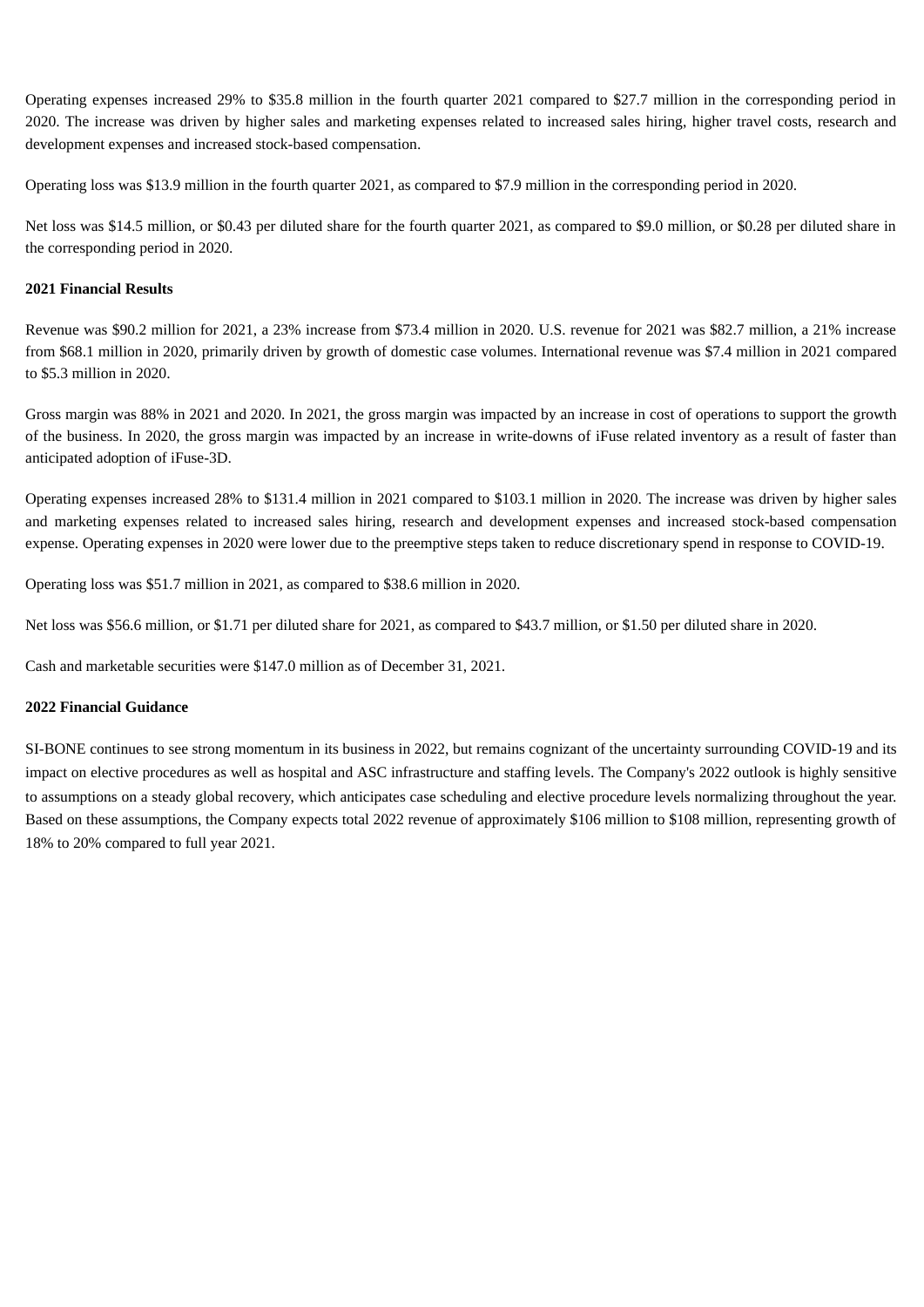### **Webcast and Conference Call Information**

SI-BONE will host a conference call to discuss the fourth quarter 2021 financial results after market close on Monday, February 28, 2022 at 4:30 P.M. Eastern Time. The conference call can be accessed live over the phone (866) 470-1968 for domestic callers or (409) 217-8248 for international callers, using conference ID: 6575191. The webcast can be accessed at https:/investor.si-bone.com.

### **About SI-BONE**

SI-BONE (NASDAQ: SIBN)is a global leader in technology for surgical treatment of musculoskeletal disorders of the sacropelvic anatomy. In 2009, SI-BONE introduced the iFuse Implant System for minimally invasive surgery of the SI joint, shown to be a source of pain in 15% to 30% of chronic low back pain. Since then, more than 2,600 surgeons have performed a combined total of more than 65,000 SI joint fusion procedures. A unique body of evidence, supporting the triangular iFuse implant, including two RCT's and over 100 peer reviewed publications, has enabled multiple government and private insurance payors to establish coverage of the SI joint fusion procedure exclusively when performed with SI-BONE's triangular iFuse implant. SI-BONE is leveraging its market leadership position, supported by this proprietary reimbursement advantage, to commercialize other devices intended for surgical treatment of related aspects of the human anatomy. For more information or to join our team, please visit us at www.si-bone.com.

For additional information on the company or the products including risks and benefits, please visit www.si-bone.com.

SI-BONE and iFuse Implant System are registered trademarks of SI-BONE, Inc. ©2022 SI-BONE, Inc. All Rights Reserved.

#### **Forward-Looking Statements**

The statements in this press release regarding expectations of future events or results, including SI-BONE's expectations of continued growth and financial outlook, contained in this press release are "forward-looking" statements. These forward-looking statements are based on SI-BONE's current expectations and inherently involve significant risks and uncertainties. These risks include the impact the COVID-19 pandemic will have on the ability and desire of patients and physicians to undergo procedures using the iFuse Implant System, the duration of the COVID-19 pandemic, whether the COVID-19 pandemic will recur in the future, and SI-BONE's ability to increase demand for iFuse. Actual results and the timing of events could differ materially from those anticipated in such forward-looking statements as a result of these and other risks and uncertainties, many of which are described in the company's most recent filings on Form 10-K and Form 10-Q, and the company's other filings with the Securities and Exchange Commission (SEC) available at the SEC's Internet site (www.sec.gov), especially under the caption "Risk Factors". SI-BONE does not undertake any obligation to update forward-looking statements and expressly disclaims any obligations or undertaking to release publicly any updates or revisions to any forward-looking statements contained herein, except as required by law.

**Investor Contact** Matt Bacso, CFA investors@SI-BONE.com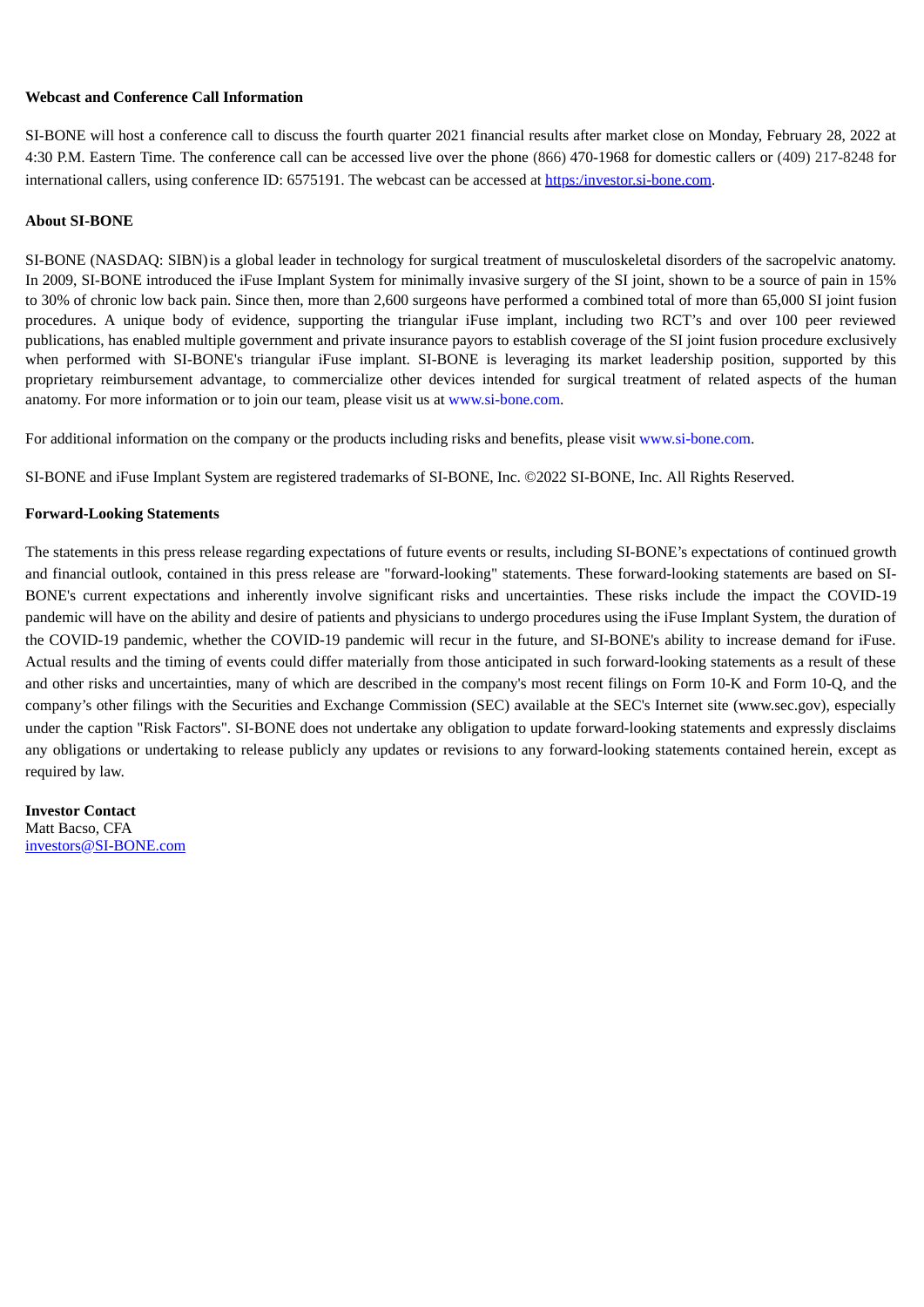# **SI-BONE, INC. CONDENSED CONSOLIDATED STATEMENTS OF OPERATIONS (In thousands, except share and per share amounts)**

**(unaudited)**

|                                                                                                  | Three Months Ended December 31, |            | <b>Year Ended December 31,</b> |            |              |            |              |            |
|--------------------------------------------------------------------------------------------------|---------------------------------|------------|--------------------------------|------------|--------------|------------|--------------|------------|
|                                                                                                  |                                 | 2021       |                                | 2020       |              | 2021       |              | 2020       |
| Revenue                                                                                          | \$                              | 25,230     | $\mathbb{S}$                   | 22,144     | $\mathbb{S}$ | 90,152     | $\mathbb{S}$ | 73,387     |
| Cost of goods sold                                                                               |                                 | 3,375      |                                | 2,275      |              | 10,428     |              | 8,902      |
| Gross profit                                                                                     |                                 | 21,855     |                                | 19,869     |              | 79,724     |              | 64,485     |
| Gross margin                                                                                     |                                 | 87 %       |                                | 90 %       |              | 88 %       |              | 88 %       |
| <b>Operating expenses:</b>                                                                       |                                 |            |                                |            |              |            |              |            |
| Sales and marketing                                                                              |                                 | 26,353     |                                | 19,982     |              | 93,884     |              | 73,790     |
| Research and development                                                                         |                                 | 3,049      |                                | 2,426      |              | 12,441     |              | 9,459      |
| General and administrative                                                                       |                                 | 6,383      |                                | 5,332      |              | 25,069     |              | 19,803     |
| Total operating expenses                                                                         |                                 | 35,785     |                                | 27,740     |              | 131,394    |              | 103,052    |
| Loss from operations                                                                             |                                 | (13,930)   |                                | (7, 871)   |              | (51,670)   |              | (38, 567)  |
| Interest and other income (expense), net:                                                        |                                 |            |                                |            |              |            |              |            |
| Interest income                                                                                  |                                 | 35         |                                | 78         |              | 186        |              | 1,097      |
| Interest expense                                                                                 |                                 | (568)      |                                | (1,085)    |              | (5,365)    |              | (6,101)    |
| Other income (expense), net                                                                      |                                 | (13)       |                                | (101)      |              | 277        |              | (126)      |
| Net loss                                                                                         |                                 | (14, 476)  | \$                             | (8,979)    | \$           | (56, 572)  | \$.          | (43, 697)  |
|                                                                                                  |                                 |            |                                |            |              |            |              |            |
| Net loss per share, basic and diluted                                                            | \$                              | (0.43)     | \$                             | (0.28)     | \$           | (1.71)     | \$           | (1.50)     |
| Weighted-average number of common shares used to<br>compute basic and diluted net loss per share |                                 | 33,561,440 |                                | 31,752,336 |              | 33,145,930 |              | 29,059,171 |